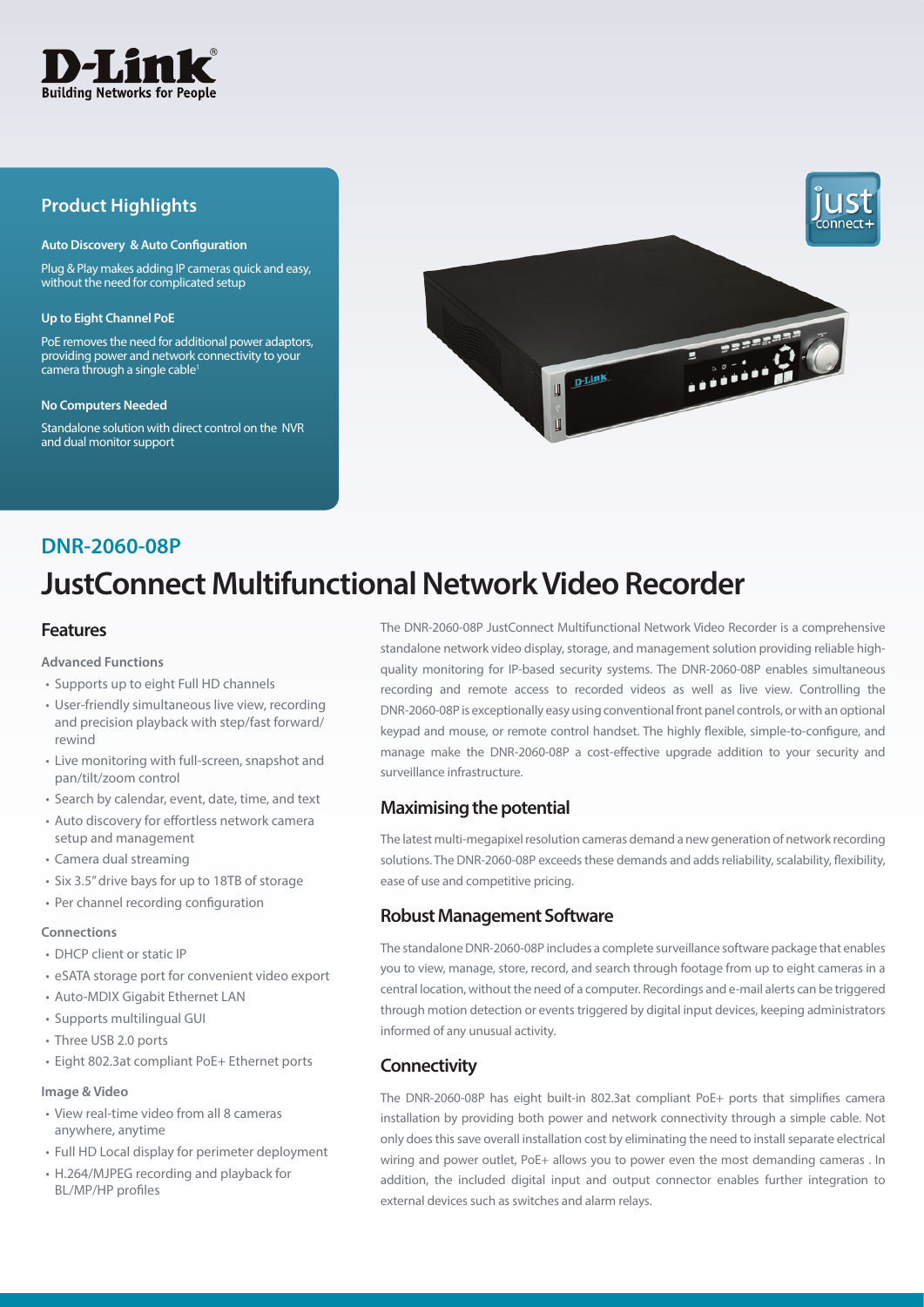

# **DNR-2060-08P JustConnect Multifunctional Network Video Recorder**



# **Rear Panel**





If the worst should happen to your network you need the very best support and fast. Downtime costs your business money. D-Link Assist maximises your uptime by solving technical problems quickly and effectively. Our highly trained technicians are on standby around the clock, ensuring that award-winning support is only a phone call away.

With a choice of three affordable service offerings covering all D-Link business products, you can select the package that suits you best:

#### **D-Link Assist Gold - for comprehensive 24-hour support**

D-Link Assist Gold is perfect for mission-critical environments where maximum uptime is a high priority. It guarantees four hour around-the-clock response. Cover applies 24/7 for every day of the year including holidays.

#### **D-Link Assist Silver - for prompt same-day assistance**

D-Link Assist Silver is designed for 'high availability' businesses that require rapid response within regular working hours. It provides a four hour response service Monday to Friday from 8am to 5pm, excluding holidays.

# **D-Link Assist Bronze - for guaranteed response on the**

# **next business day**

D-Link Assist Bronze is a highly cost-effective support solution for less critical environments. Response is guaranteed within eight business hours Monday to Friday from 8am to 5pm, excluding holidays.

D-Link Assist can be purchased together with any D-Link business product. So whether you're buying switching, wireless, storage, security or IP Surveillance equipment from D-Link, your peace of mind is guaranteed. D-Link Assist also offers installation and configuration services to get your new hardware working quickly and correctly.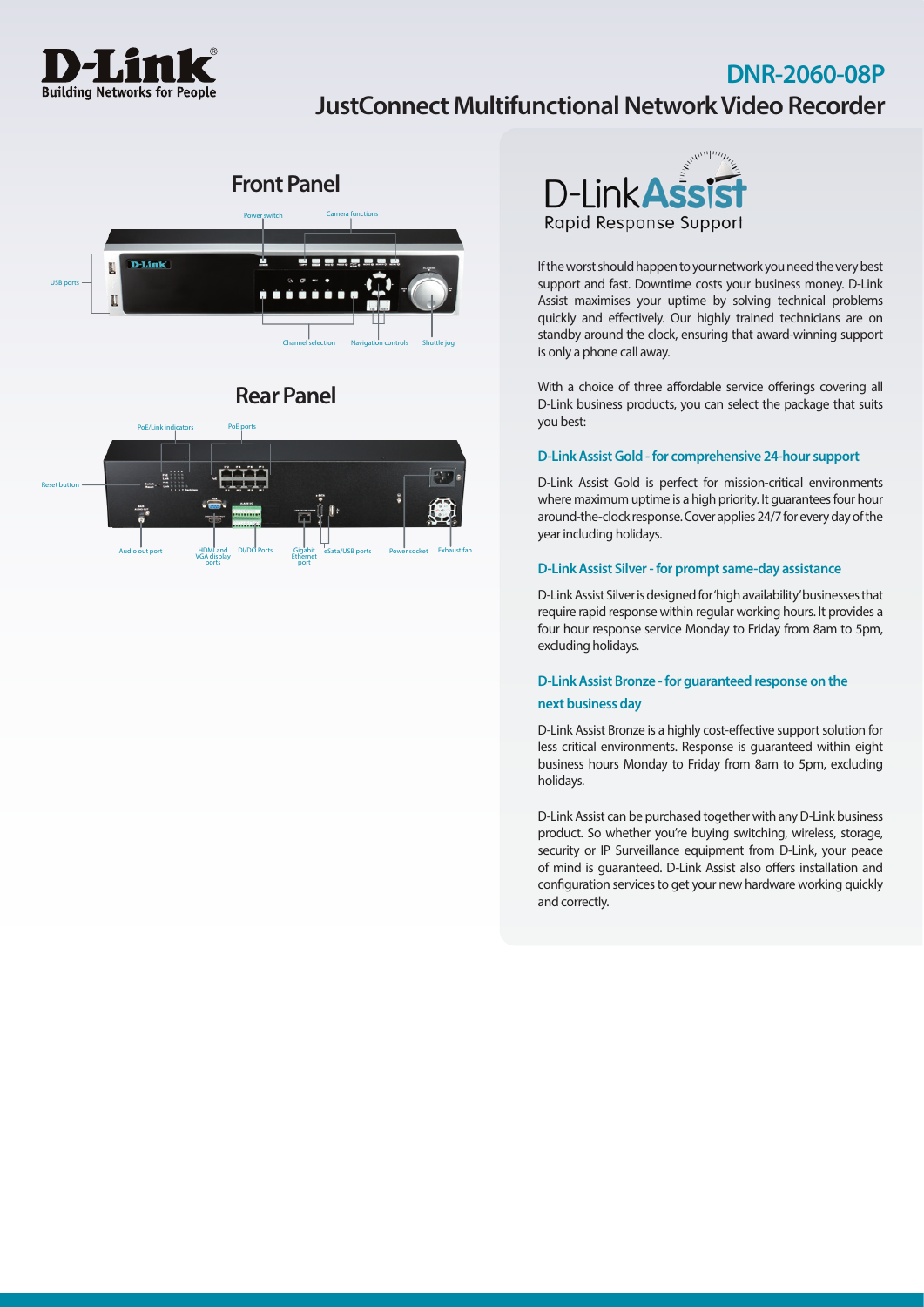

| Recording                        |                                                                                                                      |                                                                              |
|----------------------------------|----------------------------------------------------------------------------------------------------------------------|------------------------------------------------------------------------------|
| Video codec                      | $\cdot$ H.264                                                                                                        | • MJPEG                                                                      |
| Audio codec                      | $\cdot$ PCM<br>$\cdot$ G.711                                                                                         | • ADPCM                                                                      |
| Recording modes                  | • Continuous<br>· Schedule                                                                                           | · Event (motion, alarm, video loss)                                          |
| Recording performance            | • Up to eight channels<br>· NTSC: 240pps at 1080P, 720P, 480P (camera dependent)                                     | · Pal: 200pps at 1080P, 720P, 480P (camera dependent)                        |
| Pre-alarm/post-alarm             | • 0 to 70 seconds                                                                                                    |                                                                              |
| Playback                         |                                                                                                                      |                                                                              |
| Playback                         | • NTSC: 60pps at 1080P, 120pps at 720P, 240pps at 480P<br>(camera dependent)                                         | • PAL: 50pps at 1080P, 100pps at 720P & 200pps at 480P<br>(camera dependent) |
| Playback search                  | • Forward, reverse, step-by-step and different speed play/<br>calendar, event & panorama                             | • Front panel/keyboard and mouse via USB port/remote<br>control handset      |
| Playback control                 | · Play, pause, stop, reverse, play next, previous frame,<br>next, previous video file, speed control                 |                                                                              |
| Playback features                | · Full screen display, video snapshot, digital zoom                                                                  |                                                                              |
| <b>Local Display</b>             |                                                                                                                      |                                                                              |
| Video output                     | * 1080 x 1920, 1280 x 1024, 1280 x 720, 1024 x 768                                                                   |                                                                              |
| Display mode                     | · 1/4/8 channels display                                                                                             |                                                                              |
| <b>Backup and Export</b>         |                                                                                                                      |                                                                              |
| Video Backup                     | • External USB storage                                                                                               | • eSata storage                                                              |
| <b>NAS</b>                       | • Export to NAS                                                                                                      |                                                                              |
| <b>Export Formats</b>            | • AVI/RAW/DRV3                                                                                                       |                                                                              |
| Configuration                    | • Export configuration to USB                                                                                        |                                                                              |
| <b>External Device Interface</b> | · RJ45 port (auto MDI/MDIX) Gigabit LAN<br>· Eight RJ45 port with PoE+ (IEEE 802.3at)<br>$\cdot$ VGA<br>$\cdot$ HDMI | • DC-in jack<br>• eSATA<br>· Eight DI/DO<br>• Audio out                      |
| <b>Security</b>                  |                                                                                                                      |                                                                              |
| Rights management                | • Multiple monitoring and playback account levels                                                                    |                                                                              |
| Automatic log off                | · Idle user timeout on configuration pages                                                                           |                                                                              |
| User management                  | • Administrator/user group password authentication                                                                   |                                                                              |
| <b>Network</b>                   |                                                                                                                      |                                                                              |
| Ports                            | · Eight 10/100 TX IEEE 802.3at PoE+ Ethernet                                                                         | • Auto MDIX RJ-45 Gigabit Ethernet LAN                                       |
| Network protocols                | · IPV4, ARP, TCP, UDP, ICMP<br>• DHCP client<br>• DNS client<br>• SMTP client (SSMTP support)                        | • HTTP server<br>• PPPoE<br>$\cdot$ RTP<br>• RTSP                            |